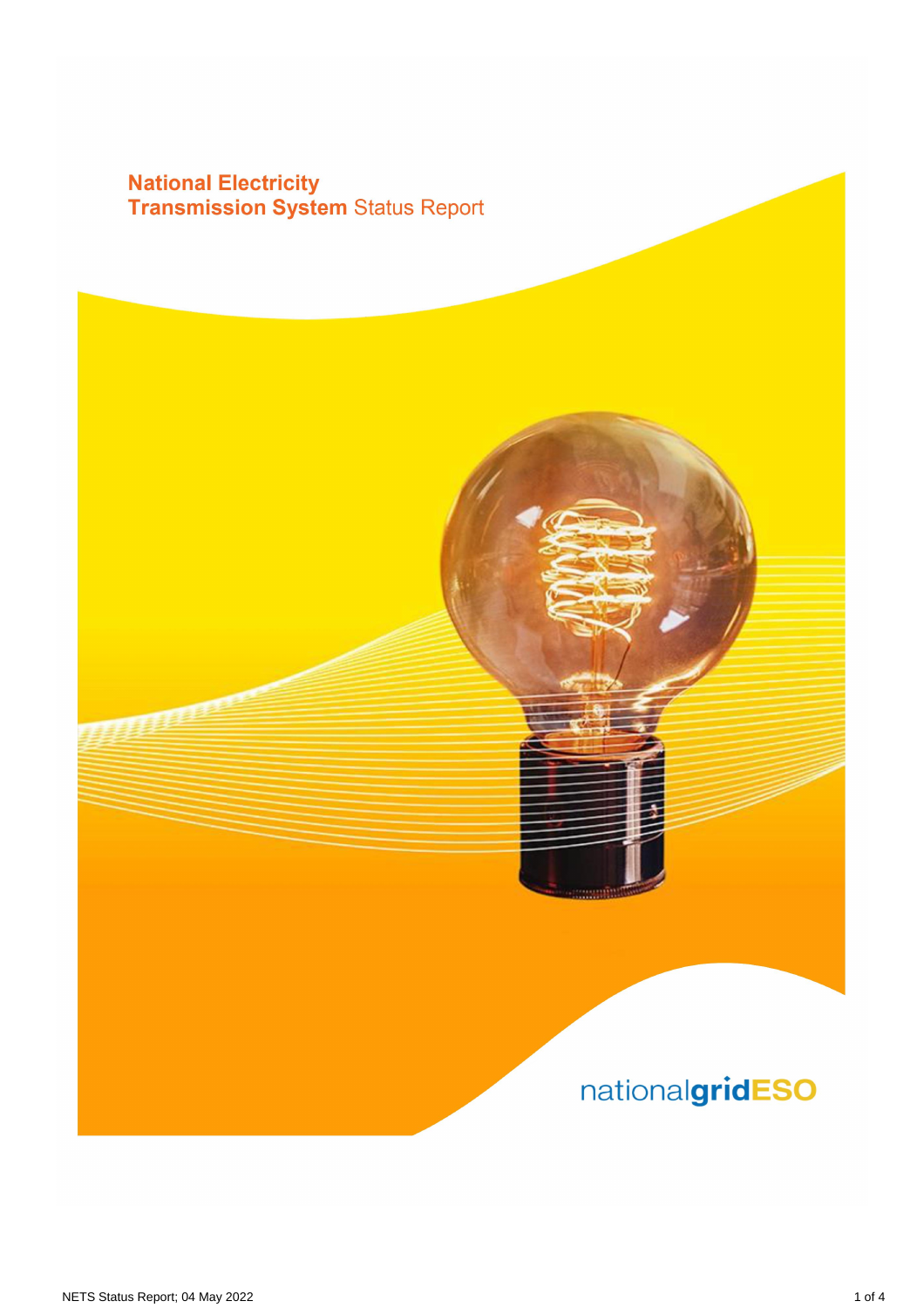#### **National Electricity Transmission System Status Report Wednesday 04 May 2022**

| Today's High Level Risk Status Forecast for the next 24h |  |                |  |
|----------------------------------------------------------|--|----------------|--|
| <b>General Status</b>                                    |  | Voltage        |  |
| Demand                                                   |  | System Inertia |  |
| <b>System Margins</b>                                    |  | Weather        |  |
| Generation                                               |  | Transmission   |  |
| <b>Active Constraints</b>                                |  |                |  |
| <b>System Warning</b>                                    |  |                |  |

| <b>Today's Minimum De-Rated Margin</b> | 6638 (SP 43) |         |
|----------------------------------------|--------------|---------|
| <b>Current BMU Largest Loss Risk</b>   | Generation   | 1300 MW |
|                                        | Demand       | 560 MW  |

### **Balancing Costs**

Last 24 hours' BM spend Total: £2764k £140 £120 £100 £80 £60 £40 £20  $£0 £-20$  $£-40$  $0 \t1 \t2 \t3 \t4$ 5 6 7 8 9 10 11 12 13 14 15 16 17 18 19 20 21 22 23 24 25 26 27 28 29 30 31 32 33 34 35 36 37 38 39 40 41 42 43 44 45 46

| <b>Yesterday's Market Summary</b> |                       |  |
|-----------------------------------|-----------------------|--|
| <b>Cash Out Price (Max)</b>       | £354.75 (SP 34,35,38) |  |
| Cash Out Price (Min)              | £80.00 (SP 6,11)      |  |
| <b>Peak Demand Yesterday</b>      | 33.585 MW             |  |
| <b>Minimum Demand</b>             | 20.642 MW             |  |

**Interconnector**

| <b>Net Transfer Capacity (MWs)</b> |        |               |                        |
|------------------------------------|--------|---------------|------------------------|
| <b>Today</b>                       | Import | <b>Export</b> | <b>Remarks</b>         |
| Netherlands (BritNed)              | 1016   | 1016          | <b>Fully Available</b> |
| France (IFA2)                      | 1014   | 1014          | <b>Fully Available</b> |
| <b>Belgium (Nemo)</b>              | 1020   | 1020          | <b>Fully Available</b> |
| Ireland (EWIC)                     | 10     |               | Planned Outage         |
| Northern Ireland (MOYLE)           | 500    | l500          | <b>Fully Available</b> |
| <b>NSL</b>                         | 706    | 706           | Partially Available    |
| <b>ElecLink</b>                    | 10     |               | Not yet commissioned   |
| <b>France IFA</b>                  | 1000   | 1000          | Partially Available    |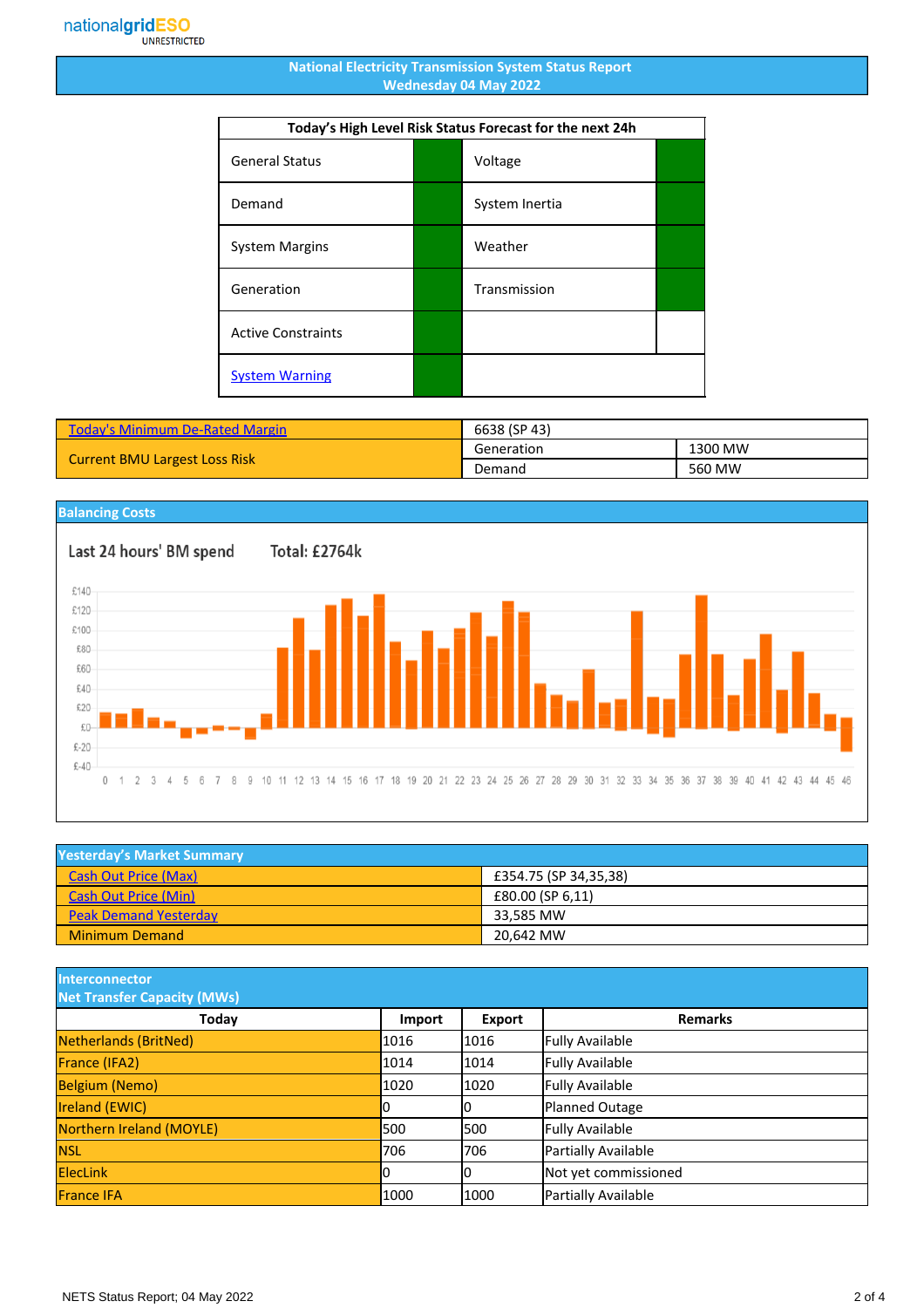

#### **Expected embedded generation (MWs)**

#### **Embedded Generation Forecast**



| <b>Weather</b>                                                                                       | Source,                                                                                                              | <b>Commentary</b>                                                                                                                                                                                                                                                                                                                                                                                   |
|------------------------------------------------------------------------------------------------------|----------------------------------------------------------------------------------------------------------------------|-----------------------------------------------------------------------------------------------------------------------------------------------------------------------------------------------------------------------------------------------------------------------------------------------------------------------------------------------------------------------------------------------------|
| Latest forecast (Summary)                                                                            | <b>Met Office</b><br><b>SEPA</b><br><b>Natural</b><br><b>Resources</b><br><b>Wales</b>                               | Today:<br>Mostly cloudy this evening and overnight, with cloud over northern, western and<br>central UK thickening up to give outbreaks of rain, especially over northwestern<br>Scotland.<br>Tonight:<br>Early cloud and rain in the north and west giving way to brighter weather while<br>showers, heavy at times, break out over eastern, central and southern England<br>during the afternoon. |
| <b>General Weather Concerns</b><br>e.g. wind, rain, snow,<br>flooding, GB Weather<br><b>Warnings</b> | <b>Met Office</b><br>Weather<br><b>Warnings</b><br><b>SEPA</b><br><b>Natural</b><br><b>Resources</b><br><b>Wales</b> | <b>UK Weather Warnings</b><br>No weather warnings are in force for the UK.                                                                                                                                                                                                                                                                                                                          |
|                                                                                                      |                                                                                                                      | <b>Flood Warnings</b><br><b>O</b> Flood Warnings and O Flood Alerts issued for England.<br>O Flood Warnings and O Flood Alerts issued for Scotland.<br>O Flood Warnings and O Flood Alerts issued for Wales.                                                                                                                                                                                        |

 *Contains public sector information licensed under the Open Government Licence v1.0*